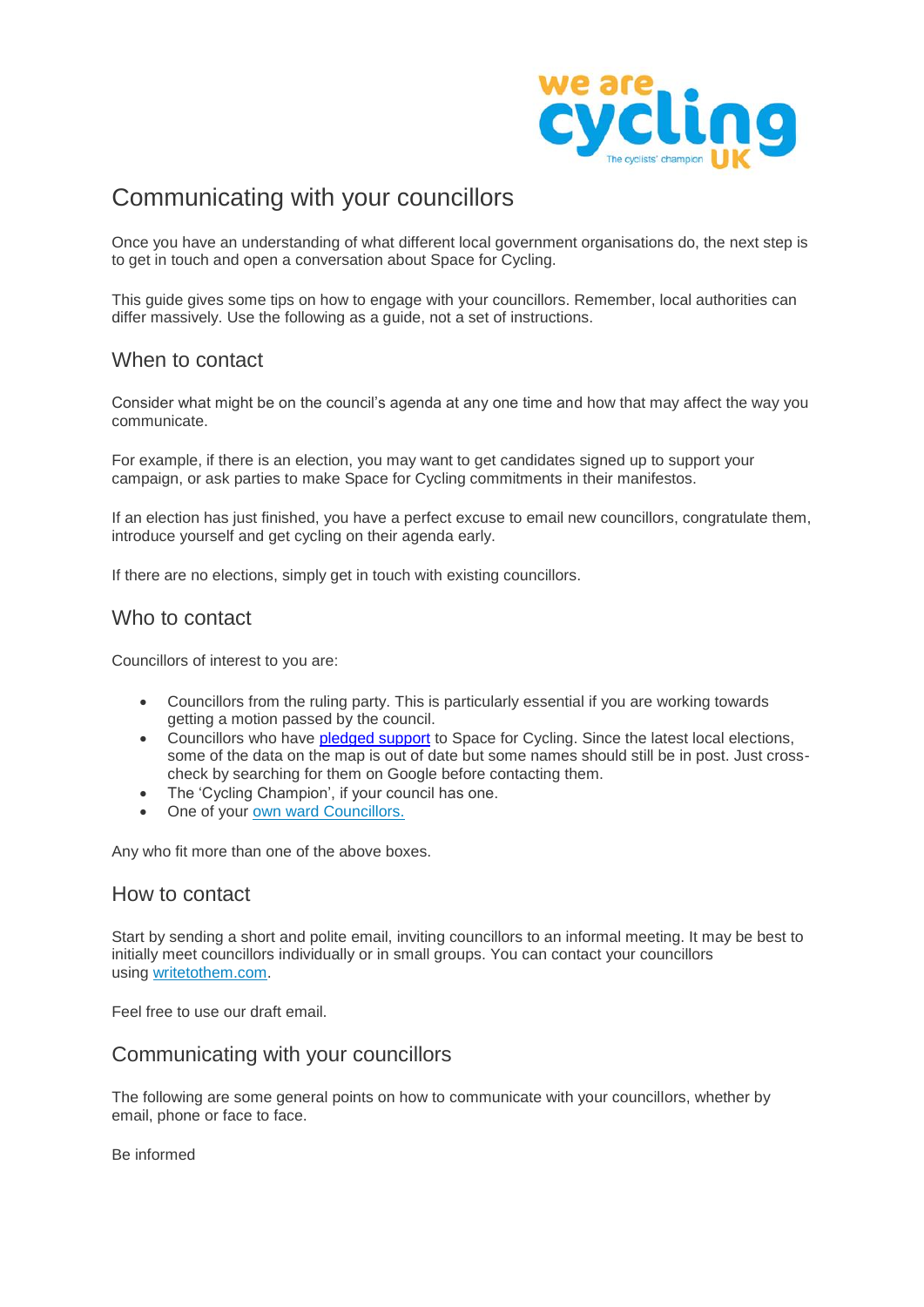

Read our [briefings](https://www.cyclinguk.org/node/7144) and [ten common questions](https://www.cyclinguk.org/node/1392) page in preparation. Some briefings you may find particularly useful are the briefings on [air quality,](https://www.cyclinguk.org/node/59546) [local transport](https://www.cyclinguk.org/node/1776) and the [economy.](https://www.cyclinguk.org/node/9053)

If you are meeting with councillors, take copies with you to give out. Likewise copies of the [Space for](https://www.cyclinguk.org/sites/default/files/space_for_cycling_guide_for_decision_makers.pdf)  [Cycling Guide for Decision Makers.](https://www.cyclinguk.org/sites/default/files/space_for_cycling_guide_for_decision_makers.pdf) [Get in touch](mailto:tom.guha@cyclinguk.org?subject=Space%20for%20Cycling%20Guide%20for%20Local%20Decision%20Makers&body=I%20would%20like%20x%20copies%20of%20the%20guide.%20) for hard copies.

Do a little research on whoever you are contacting or meeting. Google their name with key words such as "cycling", "transport", "air quality" etc.

Look out for any recent news stories that are relevant to your proposals. For example, has congestion or air pollution been in the news in your area? Is there a big highways project planned?

#### Be helpful

Offer solutions – don't just complain about the status quo. For example, if congestion is an issue in a particular area, show your councillors how cycling can address it.

You may wish to make a [cycle network tube map.](https://www.cyclinguk.org/node/81716) Tube maps are a useful tool to illustrate how a network could look and where the gaps are in the existing network.

Don't assume any prior knowledge. Most councillors will not have any knowledge about transport planning or cycling. Explain your problem and proposal to them as you would any of your friends. Jargon is unlikely to impress.

Switch on the charm!

Your job is to win people over. Being aggressive or short-tempered will only switch people off.

Consider their perspective

Your councillors might be reluctant to start making bold decisions in favour of cycling if it is not clear how their constituents and voters are likely to react.

Consider questions your councillors might have. For example, how much local support is there? How much will your suggestions cost? You don't need to have answers to these questions immediately but you will do well to show you have considered them.

Councillors may be more likely to be amenable to your suggestions if you can demonstrate that local support exists – perhaps through a petition or a survey of local residents. See our guide to demonstrating support.

Make it clear that improving conditions for people wishing to cycle is not about you as a cyclist, but about a better community as a whole.

Try to paint a picture that shows nicer/safer community spaces that children and the elderly can freely travel around and enjoy being in. Discuss the impact on the environment, the local economy and congestion. Read our [briefings](https://www.cyclinguk.org/node/7144) for more information on these topics.

### Resources

If you are working towards getting a Space for Cycling motion passed, take a copy of the [draft](https://www.cyclinguk.org/node/92371)  [motion](https://www.cyclinguk.org/node/92371) along.